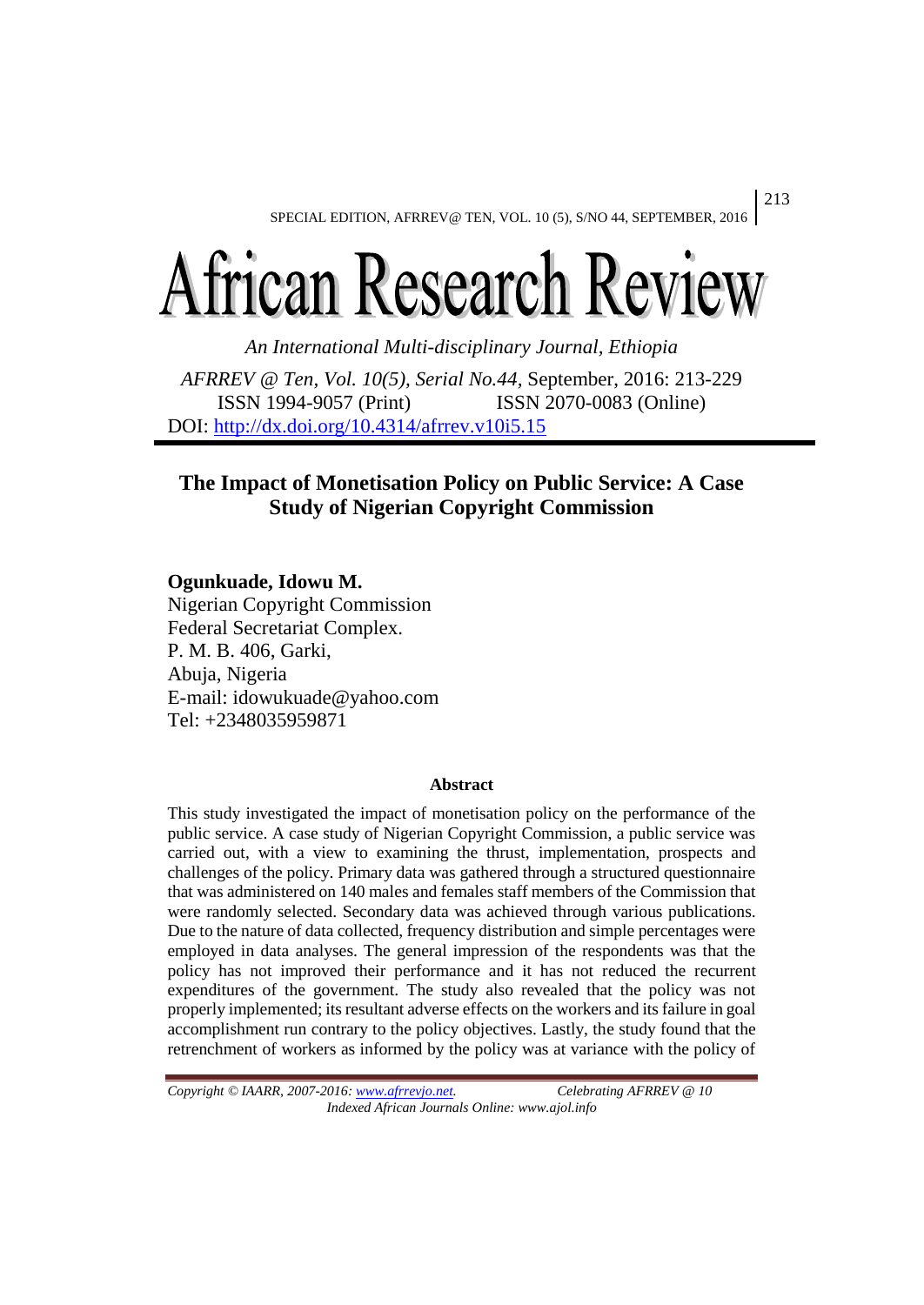government on poverty eradication. In view of these findings, the researcher recommended that the policy document demands immediate review, to enable it address the governance problems it was formulated to address.

**Key words**: Monetisation Policy, Public Service, Administrative Policy, Public Policy, Waste Reduction, Poverty Eradication and Workers Performance

#### **Introduction**

Service in general refer to intangible benefits provided to individuals or organisations through the performance of a variety of activities or the provision of physical facilities or products (Inegbenebor, 2006); while civil service in the present context refers to government workers collectively referred to as civil servants or public servants, who work in government departments or agencies. Public Service then refers to services provided by a government to its citizen, either directly through the public sector or by financing and regulating private provision of services. Since most public services are performed by public servants, the concepts "public service" and "civil service" are often interchanged and in this study, "service" will refer to the services of the Nigerian Copyright Commission.

Success or failure of any government can be attributed to the types of public service it has at its disposal. Hence, no nation can aspire to greatness without giving due diligent attention to her productive sector of which human resource is the spirit and the most important mover. Consequently, the need to raise productivity culture in the public service assumed the center stage in the agenda of the government all over the world. This is because at the core of developmental process of a Nation is man's creative quest or productive activities of the public workforce that determines the direction and pace of socio-economic development.

Nations all over the world are always faced with various political and socio-economic problems, but when attempts are not made on time to address the situations, the consequence is that the problems degenerated into uncontrollable stages and they render the system difficult to manage. Hence, constant efforts are often being made by the various governments to find solutions to such problems. This is usually through decision making process, where a policy option is made to solve a named political or socio-economic problem. A policy option made by the government to such effect is referred to as "Public Sector Policy", designed to affect and address a specific social problem and a particular group of people commonly referred to as the "Target Population" in a geo-political defined entity.

The foregoing seems to justify the wave of bureaucratic or public sector reforms by the government of President Obasanjo and the introduction of the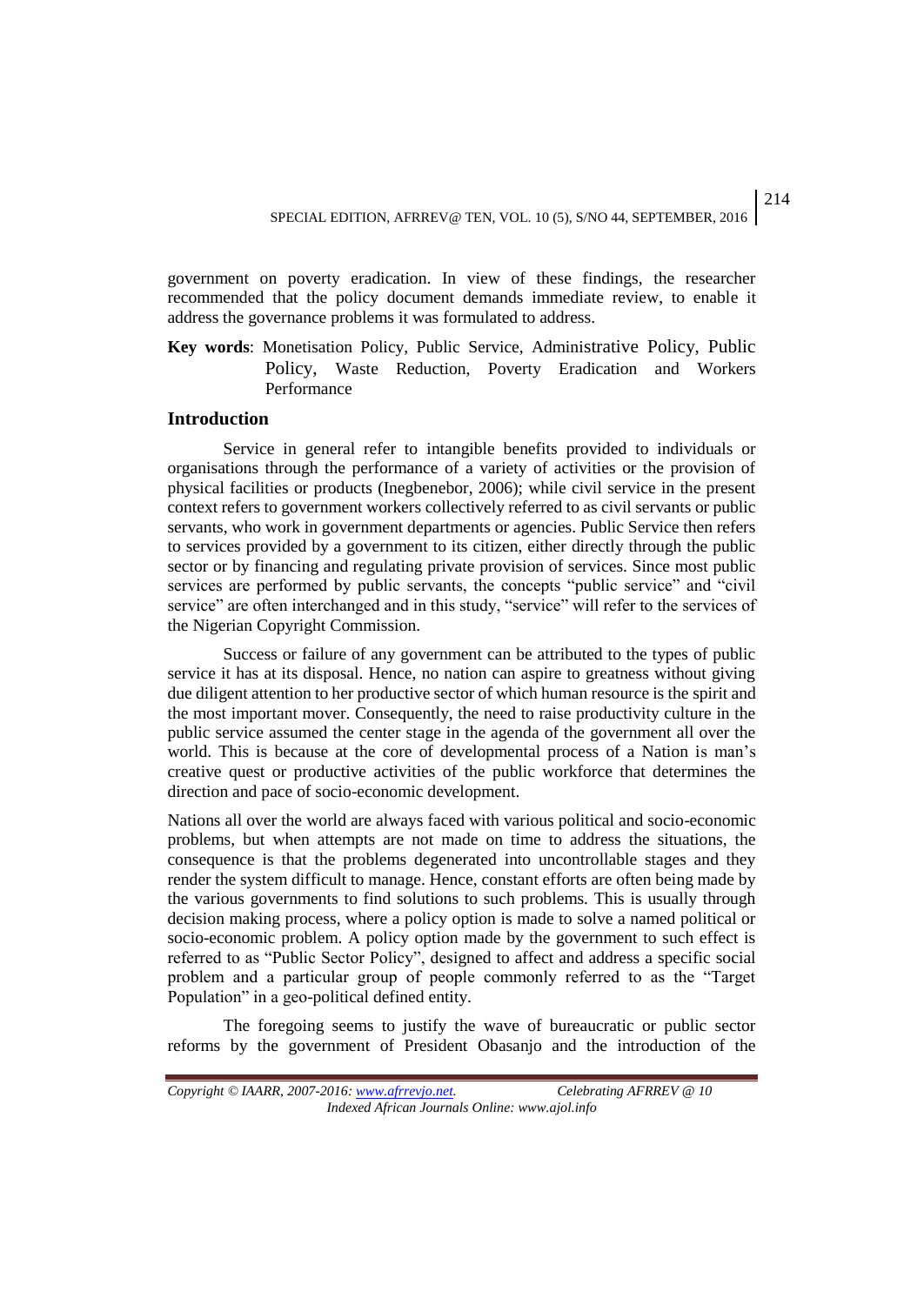Monetisation Policy on the Nigerian public service in general in 2003. The Policy is a package of policy measures and like any other policy; it has set goals which it aims at achieving. To be specific, the Policy was formulated to address the observed governance problems that have resulted to low productivity in the public service, which could be attributed to poor pay, uneven reward system, unfavourable social, economic and political infrastructure of the public service. The institution of reform measures in administrative machinery presupposes the existence of some administrative deficiencies. The rectification of the flaws in the administrative machinery depends on the satisfactory implementation of the reform goals. The introduction of Monetiation Policy targets on the anticipated benefits of improved efficiency in resource allocation, minimising waste, misuse and abuse of public facilities, reducing capital cost, maintenance and running costs on facilities, curbing public corruption, promoting maintenance culture, accountability and transparency with regards to government business or activities. All these bother on enthroning on the public service efficiency and effectiveness which connotes high productivity.

#### **Statement of the Problem**

The various administrative reforms showed that the Nigerian Civil Service has acquired the image of a sick bay of the various governments since independence. These maladies inter-alia range from gross inefficiency to lack of commitment from the workforce, which has made the institution rather moribund and unresponsive. Thus, in spite of these various reforms, it is still evident that this very crucial arm of government still remains cog in the wheel of national development. The age long questions of how the system could be made to play its objective role in the task of socio-economic transformation of the country still remain problematic. These administrative reforms and policies needed to be studied with a view to reviewing them.

In as much as we realised that some researchers may have made some attempts to review the policy under study, we may not be completely off the mark if we assert that in-depth study and analysis have not be made on the monetisation policy. Consequently, this present study which was designed to address this knowledge gap saw the need for an in-depth study and analysis of Monetisation Policy which has become imperative in the academic circle. A case study of the Nigerian Copyright Commission, a federal government agency was looked into. At the end of the study, a lot of questions, misconceptions, prospects and problems that had trailed the introduction of the Monetisation Policy from its inception were addressed.

#### **Objectives of the Study**

In addressing the aforementioned problems, the researcher set out the following objectives: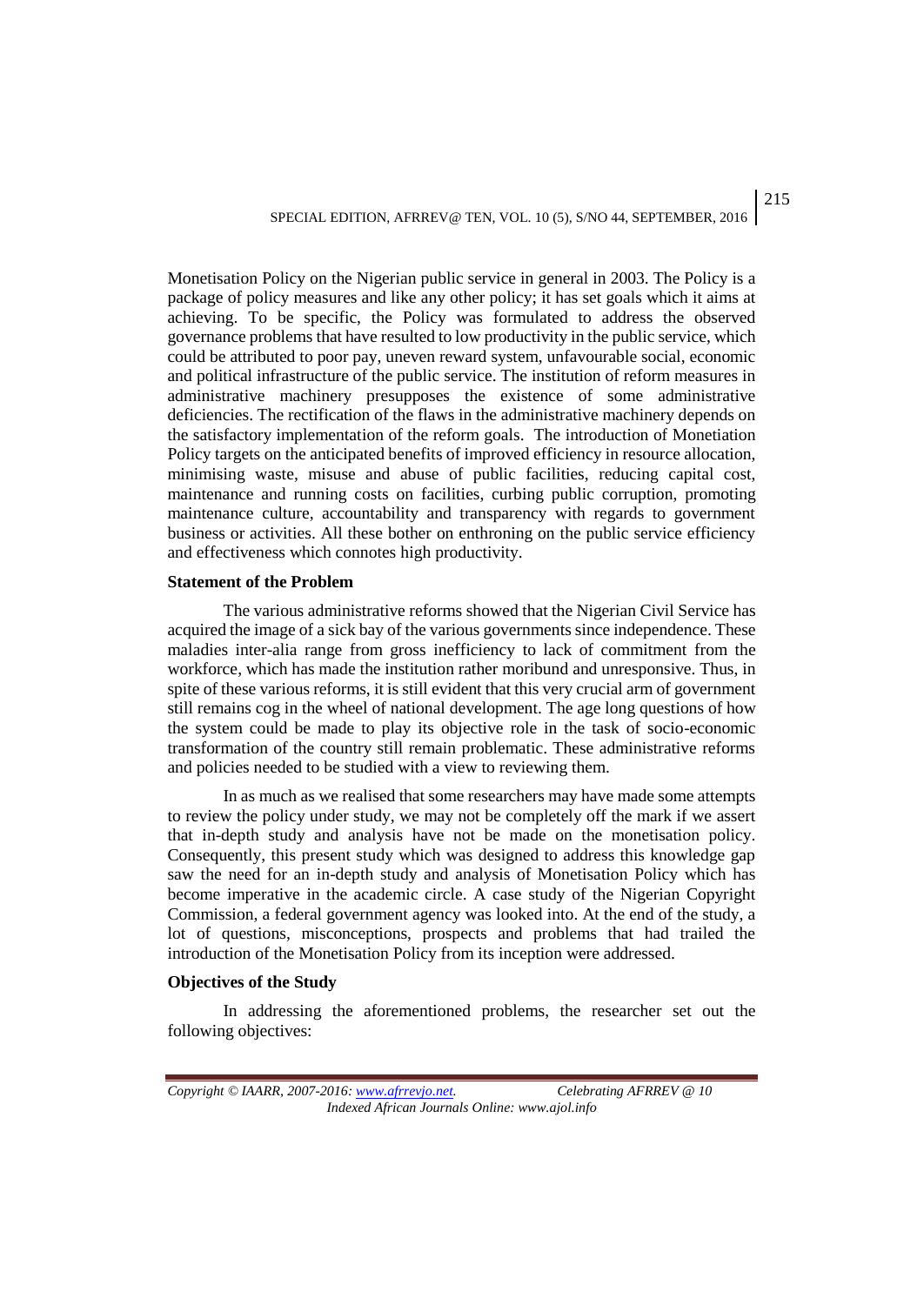- i. To find out the extent to which the Monetisation Policy has been implemented and the extent to which the policy has achieved its set goals and objectives, with special reference to the Nigerian Copyright Commission.
- ii. To identify some of the problems encountered in the course of implementing the policy
- iii. To find the extent to which the policy has impacted on the productivity drive in the public service
- iv. To make possible suggestions on how the Monetisation Policy could be result and goal oriented for both the government and public servants.

#### **The Significance of the Study**

This study is significant in the sense that the credible, reliable and solid information that arose from the findings of this study confirmed or discarded the bullets of criticisms, missiles and apprehension that accompanied the introduction of the Policy in 2003. This would therefore go a long way to inform the government to possibly amend or adjust the Policy blueprint to be more goals oriented. The findings of this study also shed more light on the consequences of the Monetisation Policy especially as regards workers' morale and productivity drive in the Nigerian Public Service in general and Nigerian Copyright Commission in particular, with regards to its vision, mission and mandates. Lastly, the theoretical review of the study would serve as an invaluable tool for policy makers, students, public administrators and other researchers that might want to conduct further research on Monetisation Policy and its impact on the public service and its workers. To this end, relevant conceptual and theoretical literatures were reviewed.

#### **Literature Review**

Mathur and Diesh (1981) defines administrative reform as a deliberate and planned effort aimed at transforming administrative practices for attaining increased administrative effectiveness with the ultimate objective of improving the quality of human life. According to him, the concept rests on the status quo and since change and growth are two inner currents in life and resistance to change is a powerful counteracting force, conceiving better ways for improvement and means for overcoming resistance to the reform. Hahn (1970) conceives administrative reform as an effort to apply new ideas and combination of ideas to administrative system with a conscious view to improving the system for positive goals of development. Chapman and Greenaway (1980) defined administrative reforms as the process of making changes in administrative structures or procedures within the public services because they have become out of time with expectations or value of the social and political environment.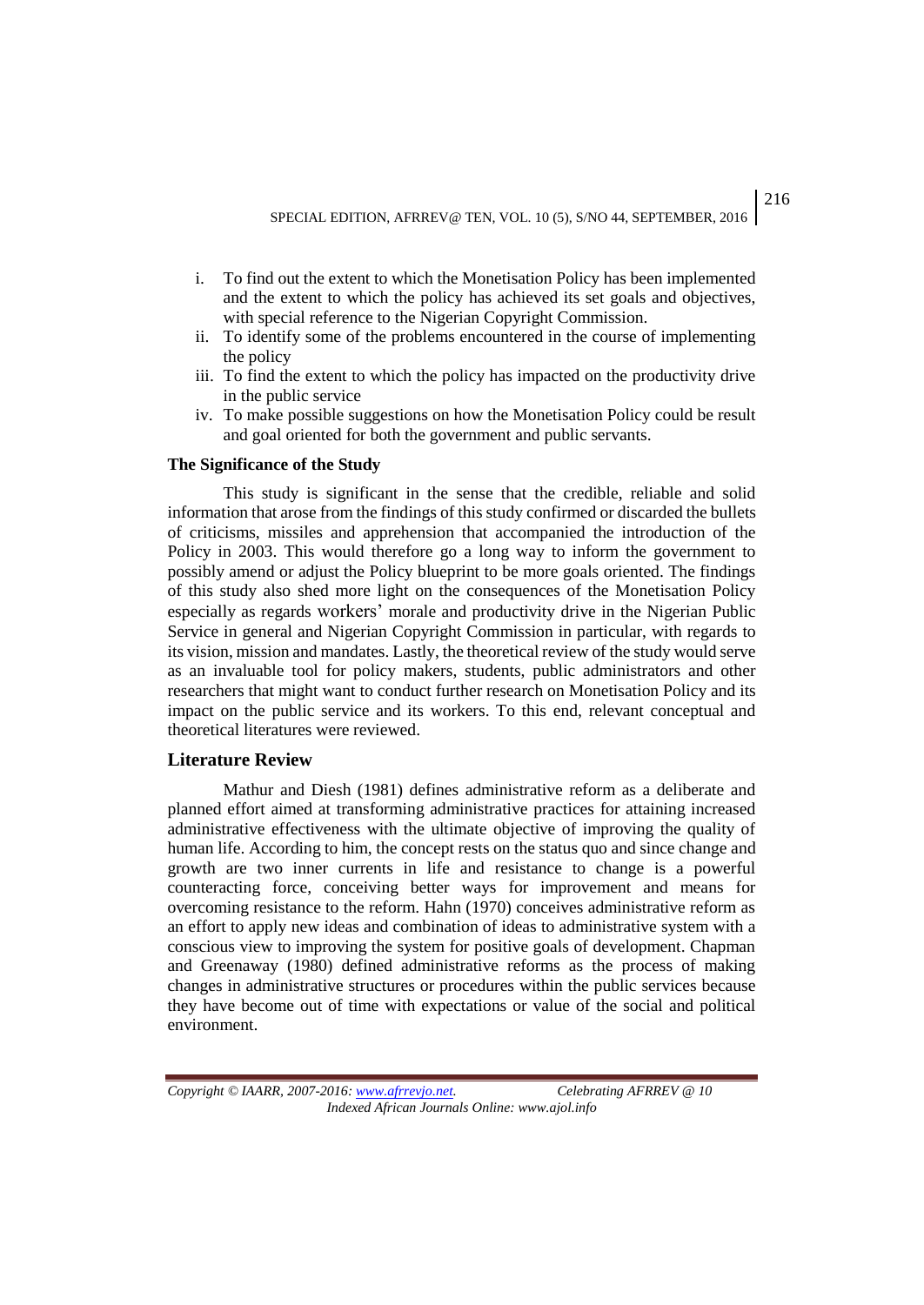In further literature, Caiden (1994), one of the pioneers in the field of administrative reforms, defines administrative reforms as the artificial inducement of administrative transformation against resistance. He went further to opine that administrative reforms become necessary when the organisation finds it difficult to adjust to the natural processes of administrative change, a self -adjusting response to fluctuations in the socio-ecological conditions of the organisation. A study of administrative reforms in Nigeria by Okoli and Onah (2002) shows that reformation of structures and organisation done without fundamental reform of attitude, behaviour and orientation of employees who translate the dream of major components of an administrative reform into reality does not change the societies very much and is invariably ineffective. It therefore becomes necessary for reformists to shift emphasis from merely changing bureaucracies or bureaucratic organisations to the operators of the administrative machineries themselves.

Since independence in 1960, the Nigerian Civil Service had been subjected to series of administrative reforms over the years to develop bureaucratic structures that would most effectively facilitate its objective role in the task of the socio-economic transformation of Nigeria. Ogbuagu (1995) noted that between 1960 and the inception of Obasanjo democratic government in 1999, there exists not less than six (6) major Public Service Review Commissions, namely Morgan Reform of 1964, Elwood Reform of 1966, Adebo Reform of 1971, Udoji Reform of 1974, Philips Reform of 1988 and Ayida Reform of 1998. Of all these, only three viz; Udoji, Philips and Ayida Reforms were said to have made any major changes in the character and structure of the Nigerian Civil Service (Ogbuagu, 1995)

Furthermore, Public Policy as a concept does not have a straight forward definition, as it has a variety of uses, and also depend on the orientation of scholars. Some scholars have therefore made attempt to define it. Anderson (2003) defined public policy as a purposive course of action followed by an actor or set of actors in dealing with a problem or matter of concerns. Robert and Edward (1991) defined public policy as a set of decisions taken by a political actor to a specified situation. Egonmwan (1984) defined public policy as a government programme of action. Chandler and Plano (1988) defined public policy as the strategic use of resources to alleviate national problems or governmental concerns, which is the act of who gets what and when. This, is in relation to objective of the monetization policy which implies that public policy is all about productivity, which according to Charles-Owaba (2005) states that productivity is a measure of how well national resources are used to achieve the planned goals of a nation. The term resources according to him, refers to all humans at work, the facilities, materials, information, finance, utilities and their likes, used at the work place, i.e. the public service.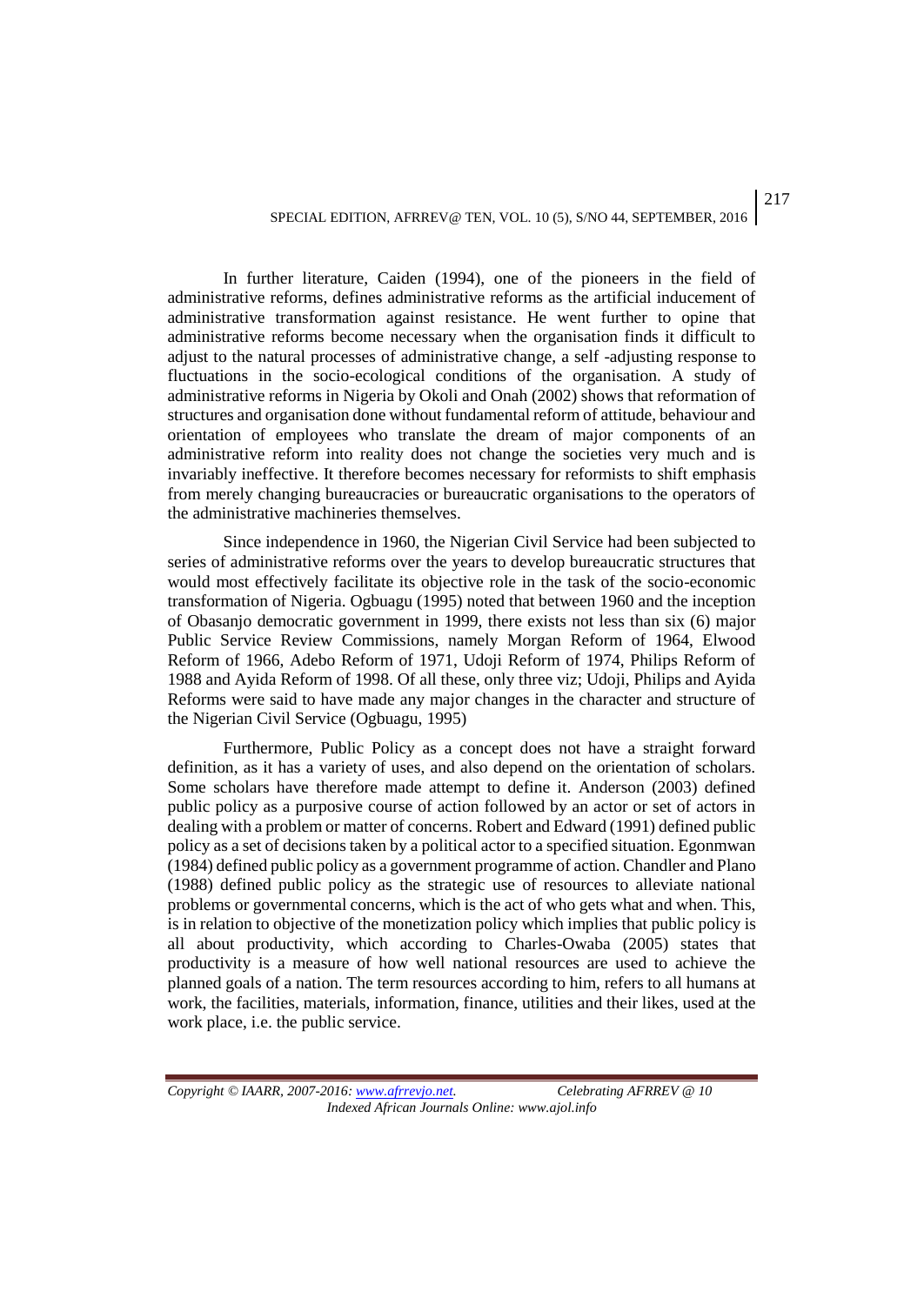The definitions and explanations given above show that public policy stands for various degrees of goal articulation and normative regulation of government activities. This means what government intends to do or achieve (goals) and how she intends to do it (implementation). Fundamentally, the basic elements upon which public policy is defined include that policy makers usually choose specific political or socio-economic problems demanding attention on basis of priorities and that solutions to each of the problems are to designed in such a way as to meet the desired goals. In other words, public policies can be classified according to the objectives they are meant to achieve. Examples of such policies in Nigeria in the past were National Policy on Education, National Population Policy, National Housing Policy and in the current time we have Monetisation Policy which is the focus of this study.

With the inception of the Obasanjo administration in 1999, he desired for a more effective and achievement-oriented bureaucracy which informed his agitation for a policy action. It is this context that the democratic government of Obasanjo designed and packaged a multidimensional monetisation policy for the Nigerian Public Service, as an interventionist mechanism to respond to the emerging socio-economic needs and demands of the workers.

#### **Meaning of Monetisation Policy**

The definition of the concept of monetization may be viewed from different perspective so that it cannot be pinned down to just one. For instance, Orpin (2004) defined monetization policy as a systematic replacement of work benefits with cash payment. He stressed further that monetised public servants receive cash in lieu of fringe benefits that is take home in one pay packet of all their entitlements. The Office of the Secretary to the Government of the Federation (OSGF) of Nigeria, (2006) defines monetisation as the quantification in money terms of those fringe benefits which Government used to provide for its workers as part of their conditions of service, such benefits include residential accommodation, chauffeur-driven cars, furniture, utility services and their likes. Mobolaji (2003) defines monetization as government initiatives that involve systematic cash payment for benefits previously available in kinds to public officers.

The introduction of monetization policy by President Obasanjo was informed by the startling revelation that at the end of 2001, over 85 percent of public sector expenditure went to overhead costs. According to Sanusi (2002), the impact of good governance on economic performance can be appreciated when we recognise that growth is positively related not only to the size of investment but also to the efficiency of its allocation. He sated further that a good system of corporate governance ensures that directors and managers of enterprises either private or public carry out their duties within a framework of accountability and transparency. Consequently, one strategy of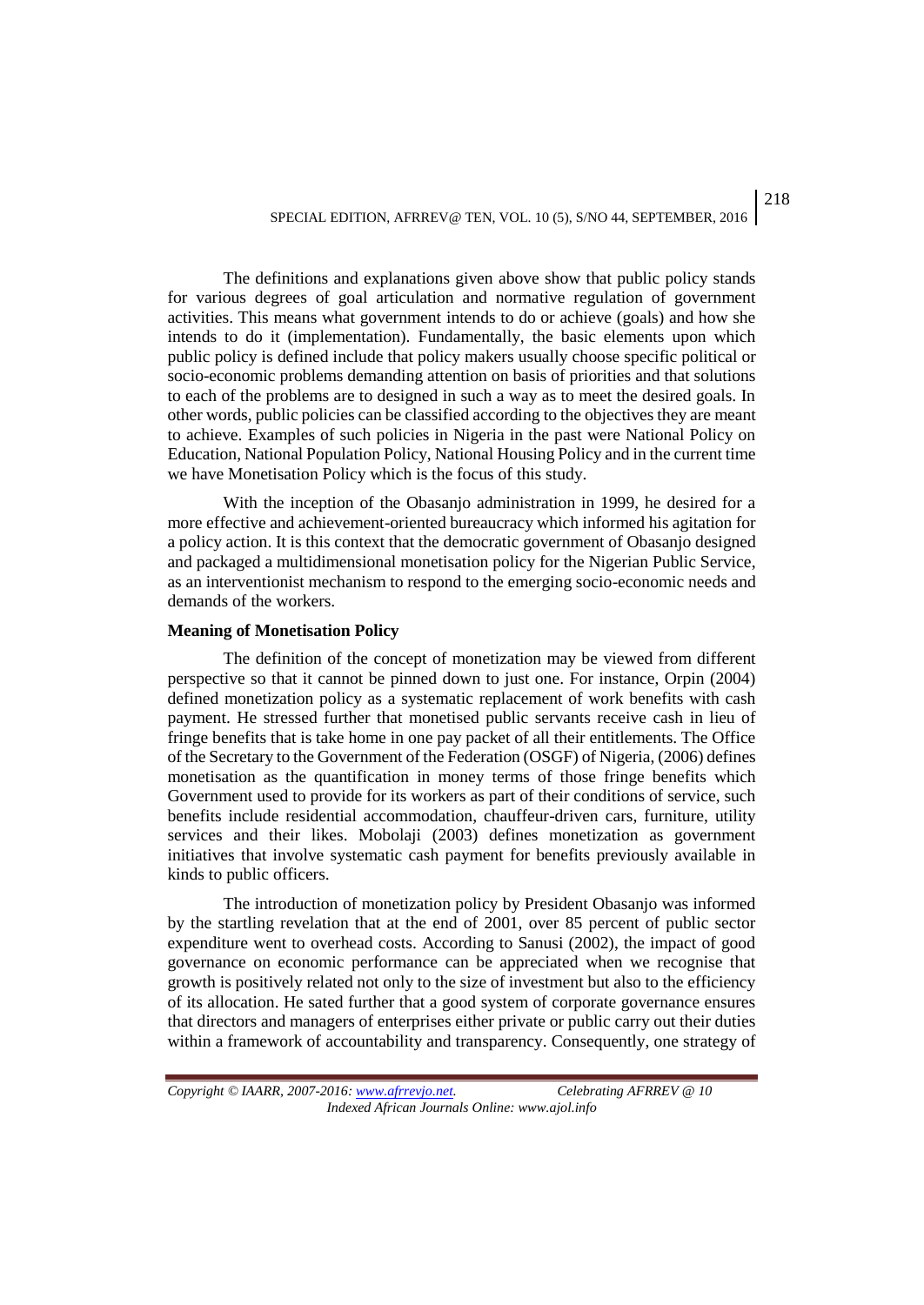ensuring good governance is to adopt public policy that is capable of minimizing fraud, preventing wasteful use of public funds and facilities as well as checking abuse of power by public officials. It was on this belief that government then recognized that fringe benefits and allowances had always been an integral aspect of the remuneration of officers' right from the colonial period, which has become so huge vis-a-vis other provisions in the annual appropriation that very little was left for funding of capital projects by the government. To the extent that some public officers had fleet of cars in their homes, all being maintained and operated by tax payers' money. This display of affluence by the top bras in a poverty-stricken society in which the low income earners who could hardly afford decent meals, or foot the cost of their children' school bills was certainly irrational. In an attempt to critically analyse the components of the Monetisation Policy against the backdrop of the implication of the policy on the workers' productivity and governance of the Nigerian state, Agba (2006) found that although, the objectives of the Policy may appear laudable and splendid, the implementation impacts of the Policy are likely to be catastrophic, that the cushioning measures of the government to alleviate the adverse effect of the Policy are questionable, insufficient, cosmetic and superficial in nature. Also, Ayapere (2015) in his review of Monetisation Policy, found that the motive behind the adoption of the Policy in Nigeria is not genuine and that the monetization benefits are not in any way commensurate with the cost of providing civil servants basic and socio-economic needs. He stated further that Monetisation Policy implementation has no positive effect on workers' job satisfaction and attitude toward job performance.

According to the Federal Ministry of Information & National Orientation (2003), the monetization policy is expected to have the following **benefits**:

- i. It would enable government to get the true picture of what it costs to maintain a political office holder or public servant in office and therefore lead to a more realistic budgeting and budget implementation.
- ii. It should be the most transparent avenue for the disbursement of remuneration and fringe benefits from employers to employees
- iii. It would curb the excesses of public servant
- iv. It would correct the wrong public perception of government utilities such as telephone, electricity and their likes as limitless resources which hitherto were used without caution
- v. It would stop the practice where, in renovating official quarters and changing furniture items, the discarded items were in many cases not accounted for, giving room for abuse
- vi. It would determine unauthorized journeys at government expense
- vii. It would ensure equity in the allocation of scarce resources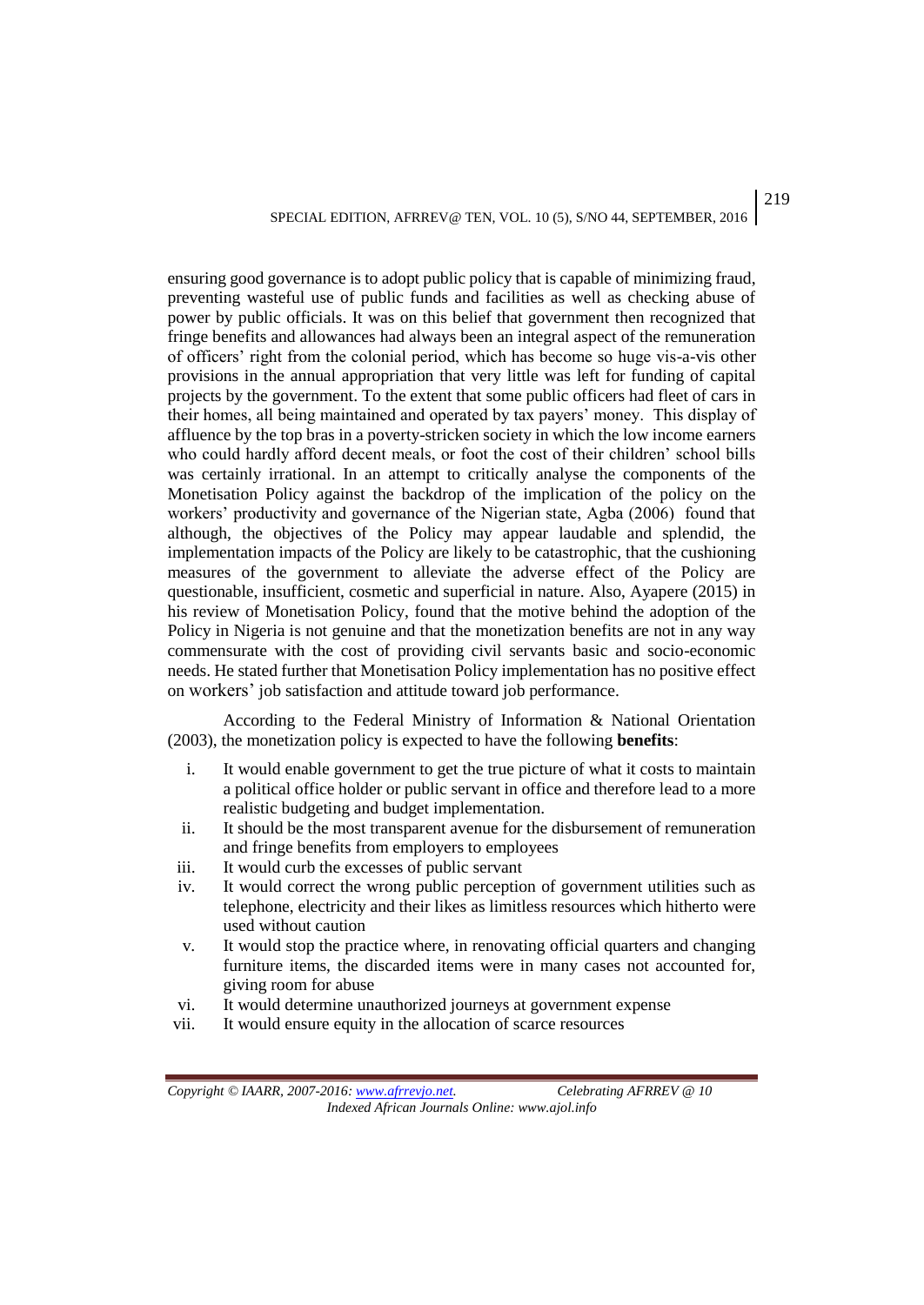- viii. It would make public servants to develop and imbibe discipline culture of frugal use of public utilities
- ix. It would encourage public officers to own their vehicles, houses, furniture and thereby assist them to plan better for their retirement
- x. It would enable the public servants to plan for a more comfortable post-service life.

The main components of monetization policy as it affects the fringe benefits of the public servants include residential accommodation, furniture allowance, utility allowance, motor loan, transport allowance, medical allowance, leave grants, medical subsidy and entertainment allowance (FG Circular, 2002). The most important advantage of the monetization policy on the economy as envisaged by government is the fact that the revenue realised from the savings occasioned by monetisation would be invested in capital development to improve the wellbeing of the entire citizenry. This led us to the review of theoretical framework to back up this study.

#### **Theoretical Framework**

Among many of the theories of organisational behaviour which abound in the management literature, Fredrick Taylor's theory was adopted as the theoretical framework of thisstudy, which is known as the Scientific Management Theory (Taylor, 1926). He was a major contributor to Scientific Management, but by no means was not alone. There were others like Frank B. Gilbert and Lilian B. Gilbert; and Moris Cooke of the Scientific School of Management.

In one of his principles, Taylor observed that the principal objective of management is to secure the maximum prosperity for the employer, coupled with the maximum prosperity for each employee. Taylor argues that the results of higher productivity should benefit all people – workers, employers and consumers in the form of higher wage to the worker, greater profit to the management and payment of lower prices for the product of consumer. Taylor was also of the view that management neglected its functions and shifted its burdens to the labour, while keeping for itself minor responsibilities. He therefore suggested that management should take responsibilities for determining standards, planning work, organising, controlling and devising incentive schemes.

The implication of the theory on organisations include: the elimination of waste effort; more emphasis upon filling workers to particular tasks; greater care in training workers to the specific requirements of their job; greater specialization of activities; and the establishment of standards for performance

As expected, Taylor's principles of scientific management were criticised by many scholars and activists. For example, Robert Hoxie (1956) asserted that Taylor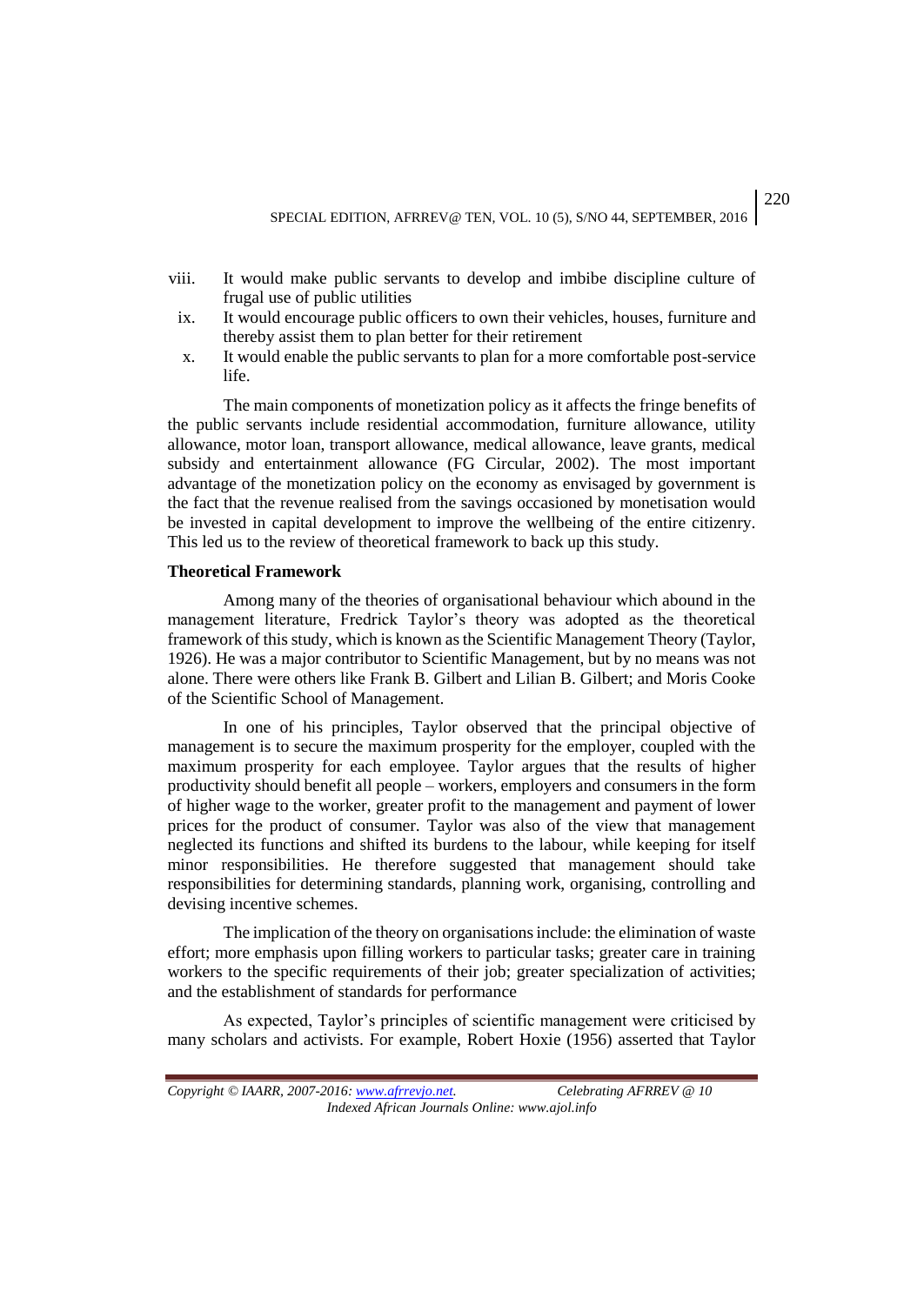was only concerned with the mechanical aspects and not with human aspect. The basic ideals of scientific management according to him were not compatible with unionism. Other critics of Taylor included Oliver Sheldon, Mary Parker Follet, Sam Lewis, Elton Mayo, Peter Drucker and others. Their criticisms are largely centered on the relegation of the human factor in the production process.

#### **Relevance of Taylor's Theory to the Monetisation Policy**

It is pertinent to use the Scientific Management Theory as propounded by Fredrick Taylor to explain the link between the theory and the Monetisation Policy. In the first instance, the theory helps to develop higher standard of living by increasing the workers' income; it helps how to avoid wastage of human and material resources; it encourages that management should ensure a happier home and surrounding to the worker by removing disagreeable factors; it ensures that individually and socially, healthy conditions of work should be provided to the members of the organisation; and that maximum opportunities should be provided for the highest development of individual's capacity through scientific methods of work assignment and selection, training, transfer and promotion (Taylor, 1926). All the aforementioned objectives of the Taylor's theory are also in line with the monetisation policy objectives. It is the strong belief of the theory that workers are primarily working to earn a living that is seeing their works as means to an end, which is also in line with the objectives of the Monetisation Policy. Consequently, the Federal Government aim to motivate workers for higher productivity or greater performance is the primary basis of Taylor's theory which is also to achieve higher productivity as expected at the Nigerian Copyright Commission. This will lead us to the brief description of the Nigerian Copyright Commission being the case study in this research.

#### **Evolution and Mandate of Nigerian Copyright Commission**

In 1988 a Copyright Act was passed as Decree No 47 of that year. This law established the Nigerian Copyright Commission. The Commission was inaugurated in August 1989. This law was further amended in 1992 and 1999 and is codified as Copyright Act Chapter C 28 laws of the Federation of Nigeria 2004 (Nigerian Copyright Act, 1999). The mandate of the Commission among other is the sole responsibility for all matters affecting copyright in Nigeria as provided for in the Act.

#### **Monetisation Policy in the Nigerian Copyright Commission**

Like every other federal government agency, the official recommended components of the monetization policy were fully implemented in the Nigerian Copyright Commission in line with the federal government circular to achieve the global aims and objectives that informed the conception of the policy, which have been discussed above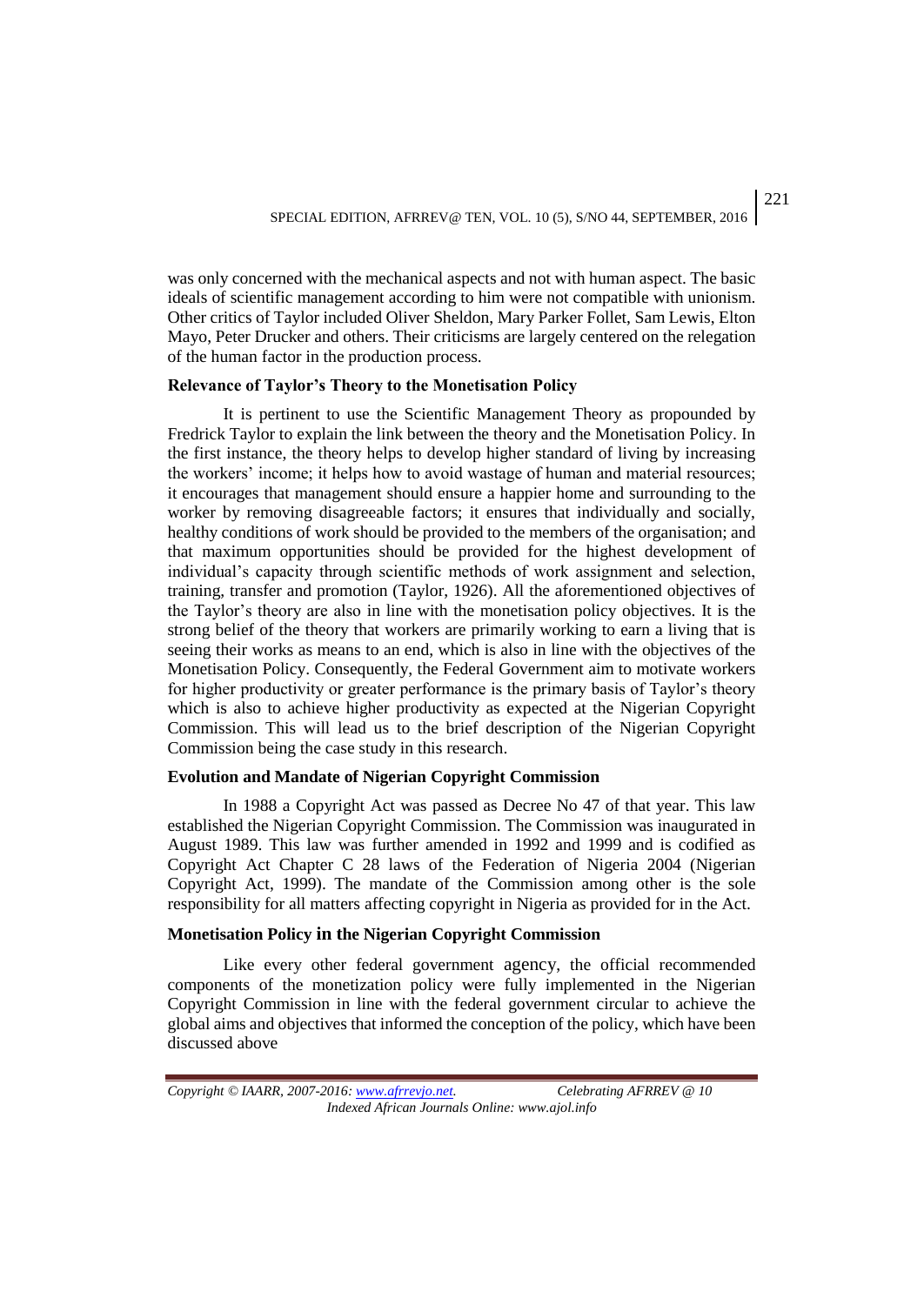Flowing from the above literature review and theoretical framework, the following research propositions were formulated as a guide to the study.

#### **Research Propositions**

- i. The introduction of Monetisation Policy will enhance the purchasing power of the public servants in the Nigerian Copyright Commission and improve their standard of living.
- ii. The introduction of Monetisation Policy will motivate public servants in the Nigerian Copyright Commission and improve their work attitude.
- iii. The introduction of Monetisation Policy will bring about efficiency in resource allocation and reduction of waste in government expenditure in the Nigerian Copyright Commission.

## **Research Method**

The following methodological steps were adopted in the study.

#### **Research Design**

A survey research design was used.

#### **Participants**

Participants for this study were drawn from the population of staff working in the Nigerian Copyright Commission, an agency in the Federal Ministry of Justice. The participants include 140 males and females staff members of the Commission that were **randomly selected** for the study. The participants cut across all the cadres of the public service as stipulated by the scheme of service of the Federal Republic of Nigeria, with age range between 18 to 60 years and minimum qualification of first school leaving certificate (fslc) and 5 years working experience in the public service. Below is the table of demographic characteristics of the participants as gathered during the survey.

**Table 1: Demographic Characteristics of the Participants** 

| Demographic Characteristics |               | Absolute<br>frequency | Relative frequency<br>(% ) |
|-----------------------------|---------------|-----------------------|----------------------------|
| <b>Sex</b>                  | Male          | 81                    | 57.9                       |
|                             | Female        | 59                    | 42.1                       |
| Age Distribution            | 18-29yrs      | 32                    | 22.9                       |
|                             | 30-39yrs      | 58                    | 41.4                       |
|                             | $40 - 60$ yrs | 50                    | 35.7                       |
| <b>Marital Status</b>       | Single        | 25                    | 17.9                       |
|                             | Married       | 113                   | 80.7                       |

*Copyright © IAARR, 2007-2016[: www.afrrevjo.net.](http://www.afrrevjo.net/) Celebrating AFRREV @ 10 Indexed African Journals Online: www.ajol.info*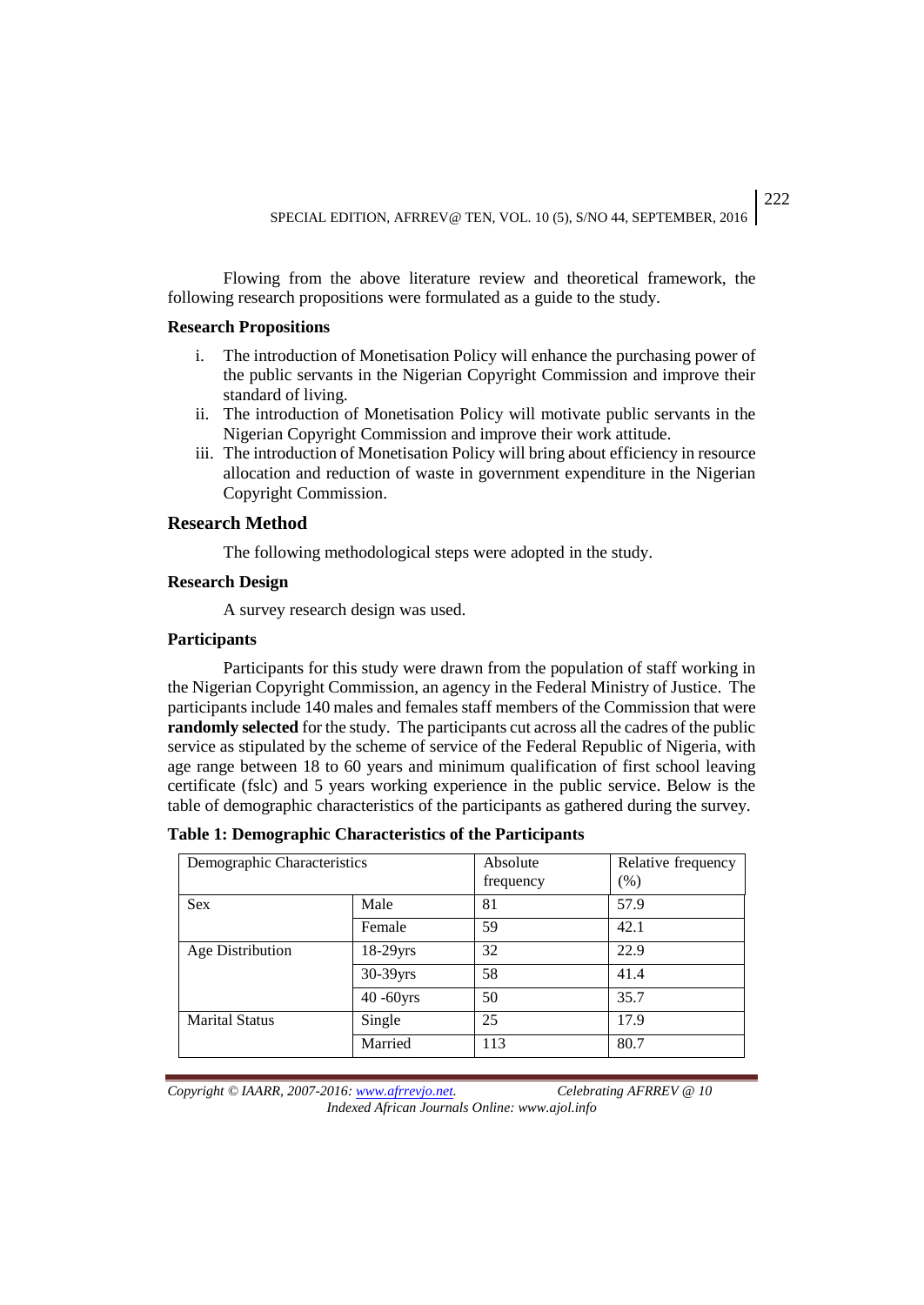|                           | Separated        | N <sub>i</sub> l | $\theta$ |
|---------------------------|------------------|------------------|----------|
|                           | Divorced         | $\overline{2}$   | 1.4      |
| <b>Educational Level</b>  | <b>FSLC</b>      | $\overline{7}$   | 5        |
|                           | <b>SSCE/WAEC</b> | 28               | 20       |
|                           | <b>OND/NCE</b>   | 41               | 29.3     |
|                           | HND/BSc          | 60               | 42.9     |
|                           | MSc/PhD          | $\overline{4}$   | 2.9      |
| <b>Working Experience</b> | $5-9yrs$         | 36               | 25.7     |
|                           | $10-20$ yrs      | 83               | 59.3     |
|                           | $21 - 35$        | 21               | 15       |
| <b>Total Respondents</b>  |                  | 140              | 100%     |
|                           |                  |                  |          |

#### **Data Collection and Research Instrument**

The method of data collection was both primary and secondary in nature. The primary data was collected through a structured questionnaire designed by the Researcher to determine the views of respondents on the impact of Monetisation Policy on the public service as introduced by the Federal Government of Nigeria. It was also to elicit information about the merits and demerits of the Policy. Finally, the questionnaire was expected to find out the level of appreciation of the Policy as it has impacted on their productivity.

The questions responded to by the participants include the following items: How do you see your job; Are you satisfied with your job; Are you satisfied with your present salary; Do you think your needs have been satisfactorily met by the Monetisation Policy; Since the introduction of the Policy, has it improved your standard of living; Has the Monetisation Policy achieved its objectives; Has the Monetisation Policy improved your work attitude; Has the Monetisation Policy made you a property owner as expected by now; Has the Policy enhanced your purchasing power; Is the Policy implemented according to your expectation; Did the Policy create problems more than it solved; What factors do you think can best improve your productivity; Who benefited more from the Policy. All these statements were framed as questions and were in question marks (?) The responses to the questionnaire ranges from: Yes, No, Don't Know to Undecided. The respondents were implored to be honest as much as possible in responding to the questionnaire. The first section of the research instrument requested for the personal data of the respondents while the second section were the question items.

223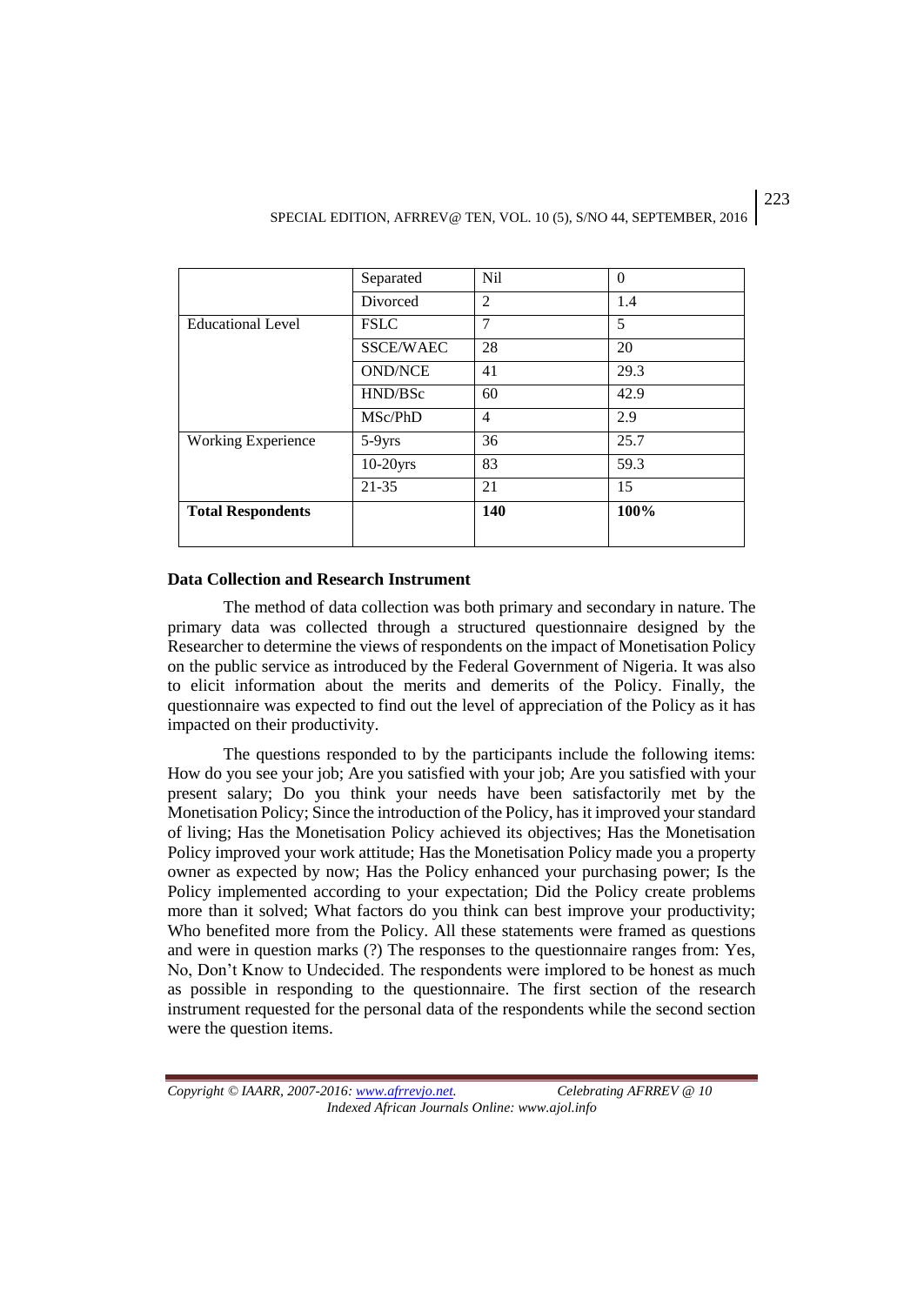On the other hand, the secondary source of data collection was achieved through the review of relevant literatures and books; government circulars, official records, seminar papers and National Dallies.

#### **Procedure**

A case study of the Nigerian Copyright Commission was carried out. The Commission, who enforces copyright law in Nigeria, has its operational offices in fourteen states of the federation and Headquarters in Abuja, with about 380 staff strength. The respondents cut across all cadres of staff of the Commission which include: Officer Cadre, Executive Cadre, Driver Cadre, and Directorate Cadre. The respondents included a total of one hundred and forty (140) males and females staff of the Commission **selected through a simple random sampling technique**. The participants were made to respond to a questionnaire designed to find out the impact of monetisation policy on the public service.

#### **Statistical Analysis**

The data collected through the questionnaire are nominal in nature; consequently, the researcher employed a simple descriptive statistical analysis using non-parametric statistical tools like frequency distribution and percentages in analysing the data. Out of 150 questionnaires forms distributed and collected, only 140 forms out of these were valid for statistical analysis.

#### **Data Presentation and Results**

The following were the data presentations and results of responses to the questionnaires:

| <b>Response</b> | <b>Absolute frequency</b> | <b>Relative frequency</b> (%) |
|-----------------|---------------------------|-------------------------------|
| Yes             | 27                        | 19.3                          |
| N <sub>o</sub>  | 69                        | 49.3                          |
| Don't know      | 33                        | 23.6                          |
| Undecided       | 11                        | 7.8                           |
| Total           | 140                       | 100%                          |

**Table 2. -** Since the introduction of Policy, has it improved your standard of living?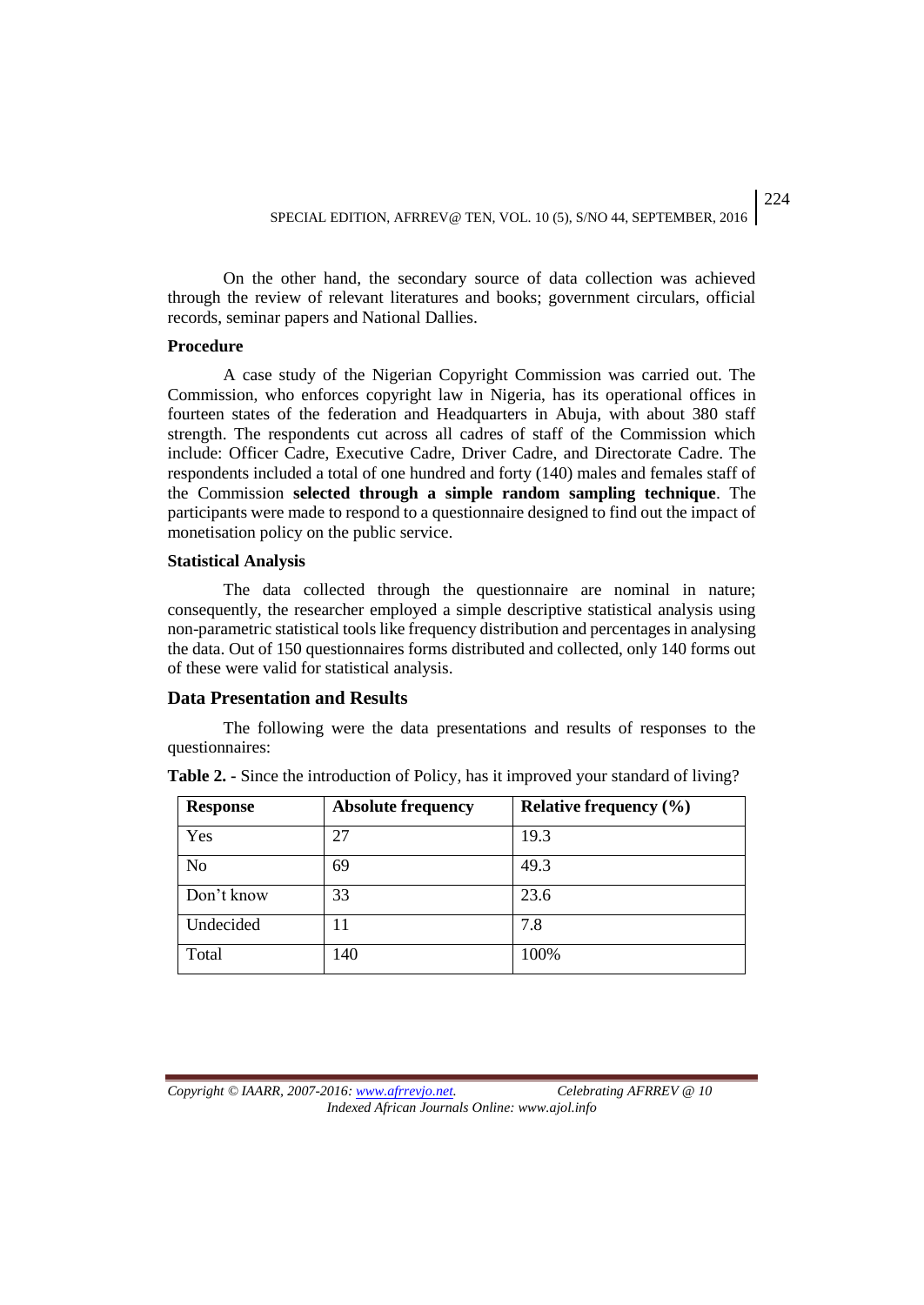Table 3. - Has Monetisation Policy made you a property owner as expected by now?

| <b>Response</b> | <b>Absolute frequency</b> | Relative frequency $(\% )$ |
|-----------------|---------------------------|----------------------------|
| $V_{\rm CS}$    |                           |                            |
| Nο              | 25<br>ت ب                 | 96.4                       |
| Total           | 40                        | $00\%$                     |

Table 4. – Has Monetisation Policy enhanced your purchasing power?

| <b>Response</b> | <b>Absolute frequency</b> | Relative frequency $(\% )$ |
|-----------------|---------------------------|----------------------------|
| Yes             |                           | 22.1                       |
| N <sub>o</sub>  | 79                        | 56.4                       |
| Don't know      |                           | 5.7                        |
| Undecided       | 22                        | 15.7                       |
| Total           | 40                        | 100%                       |

Table 5.- Has Monetisation Policy improved your work attitude?

| <b>Response</b> | <b>Absolute frequency</b> | Relative frequency $(\% )$ |
|-----------------|---------------------------|----------------------------|
| Yes             |                           |                            |
| No              | 89                        | 63.6                       |
| Don't know      | 31                        | $22_{\circ}$               |
| Undecided       | 13                        | 9.3                        |
| Total           | 40                        | 100%                       |

| Table 6. - Is Monetisation Policy implemented according to your expectation? |  |  |  |  |  |  |  |  |  |
|------------------------------------------------------------------------------|--|--|--|--|--|--|--|--|--|
|------------------------------------------------------------------------------|--|--|--|--|--|--|--|--|--|

| <b>Response</b> | <b>Absolute frequency</b> | Relative frequency $(\% )$ |
|-----------------|---------------------------|----------------------------|
| Yes             | 42                        | 30                         |
| No              |                           | 57.9                       |
| Don't know      |                           | 5.7                        |
| Undecided       |                           | 6.4                        |
| Total           | .40                       | 100%                       |

*Copyright © IAARR, 2007-2016[: www.afrrevjo.net.](http://www.afrrevjo.net/) Celebrating AFRREV @ 10 Indexed African Journals Online: www.ajol.info*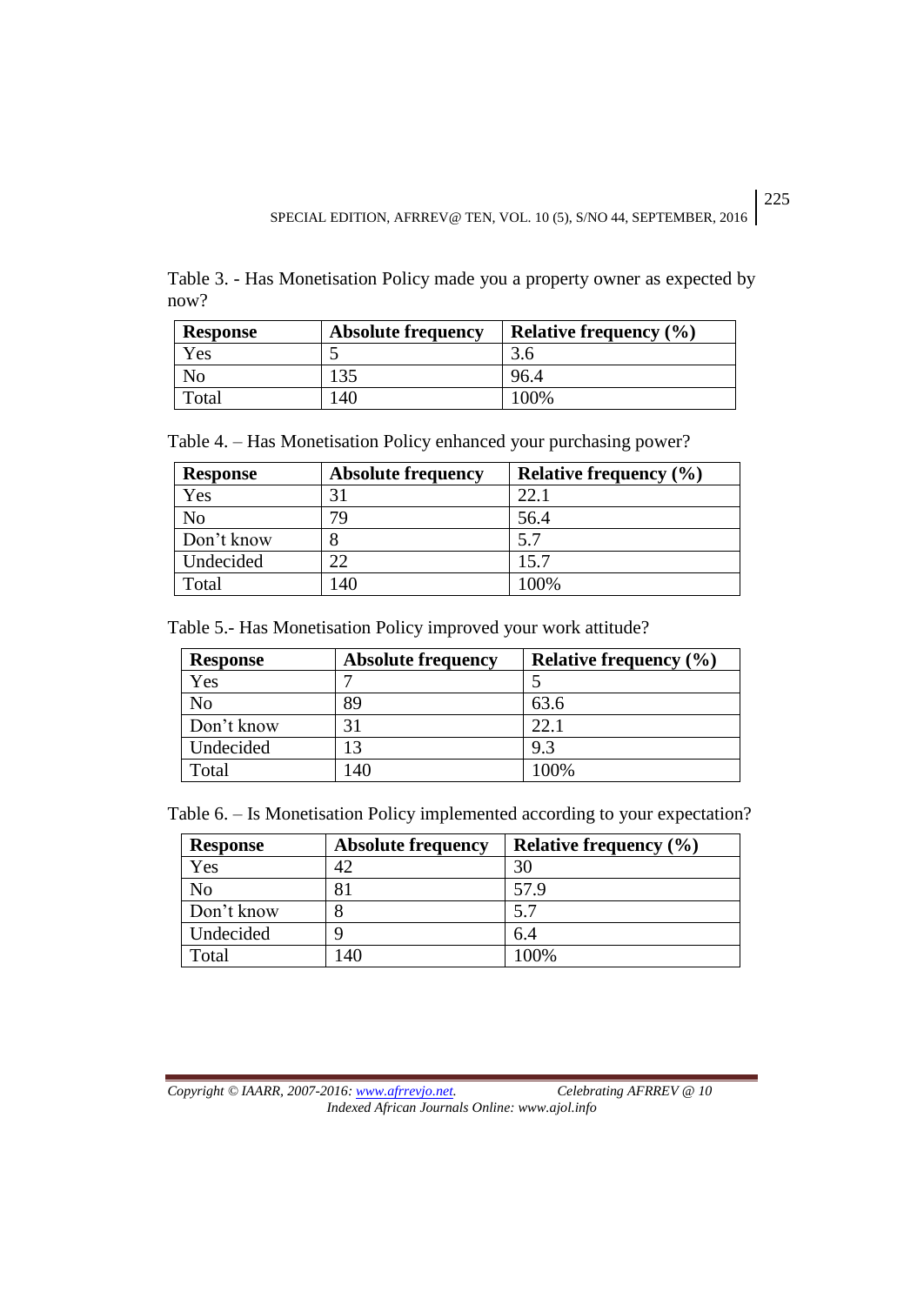| <b>Response</b> | <b>Absolute frequency</b> | Relative frequency $(\% )$ |
|-----------------|---------------------------|----------------------------|
| Yes             |                           | 19.3                       |
| No              | 99                        | 70.7                       |
| Don't know      |                           | 7 <sup>1</sup>             |
| Undecided       |                           | 2.9                        |
| Total           | 40                        | 100%                       |

Table 7. – Has Monetisation Policy achieved its objectives?

| Table 8. - Did Monetisation Policy create problems more than it solved? |  |  |  |
|-------------------------------------------------------------------------|--|--|--|
|-------------------------------------------------------------------------|--|--|--|

| <b>Response</b> | <b>Absolute frequency</b> | Relative frequency $(\% )$ |
|-----------------|---------------------------|----------------------------|
| Yes             | 188                       | 84.3                       |
| No              | 39                        | 27.9                       |
| Don't know      |                           | $\mathbf{0}$ .             |
| Undecided       |                           |                            |
| Total           | 140                       | 100%                       |

#### **Testing of Formulated Propositions**

In the final analysis, the formulated research propositions for this study were tested. The proposition that says that the introduction of Monetisation Policy will enhance the purchasing power of the public servants in the Nigerian Copyright Commission and improve their standard of living was not confirmed. Consequently, the Policy was perceived as a failure by the respondents. Refer to tables 1, 2  $\&$  3. The second proposition that says that the introduction of Monetisation Policy will motivate public servants in the Nigerian Copyright Commission and improve their work attitude was not confirmed. Consequently, the Policy according to the respondents was not designed to motivate workers and enhance an improved work attitude in the public service. Refer to tables  $4 \& 5$ . The third proposition that says that the introduction of Monetisation Policy will bring about efficiency in resource allocation and reduction of waste in government expenditure in the Nigerian Copyright Commission was also not confirmed. Consequently, the implication of this result is that Monetisation Policy has not achieved its set objectives. Refer to tables 6 & 7.

#### **Summary of Discussions**

In summary, the study revealed that the policy was not properly implemented, its attendant adverse effects on the workers and its failure in goal accomplishment run contrary to the expectation of the policy objectives. The Policy is therefore like a still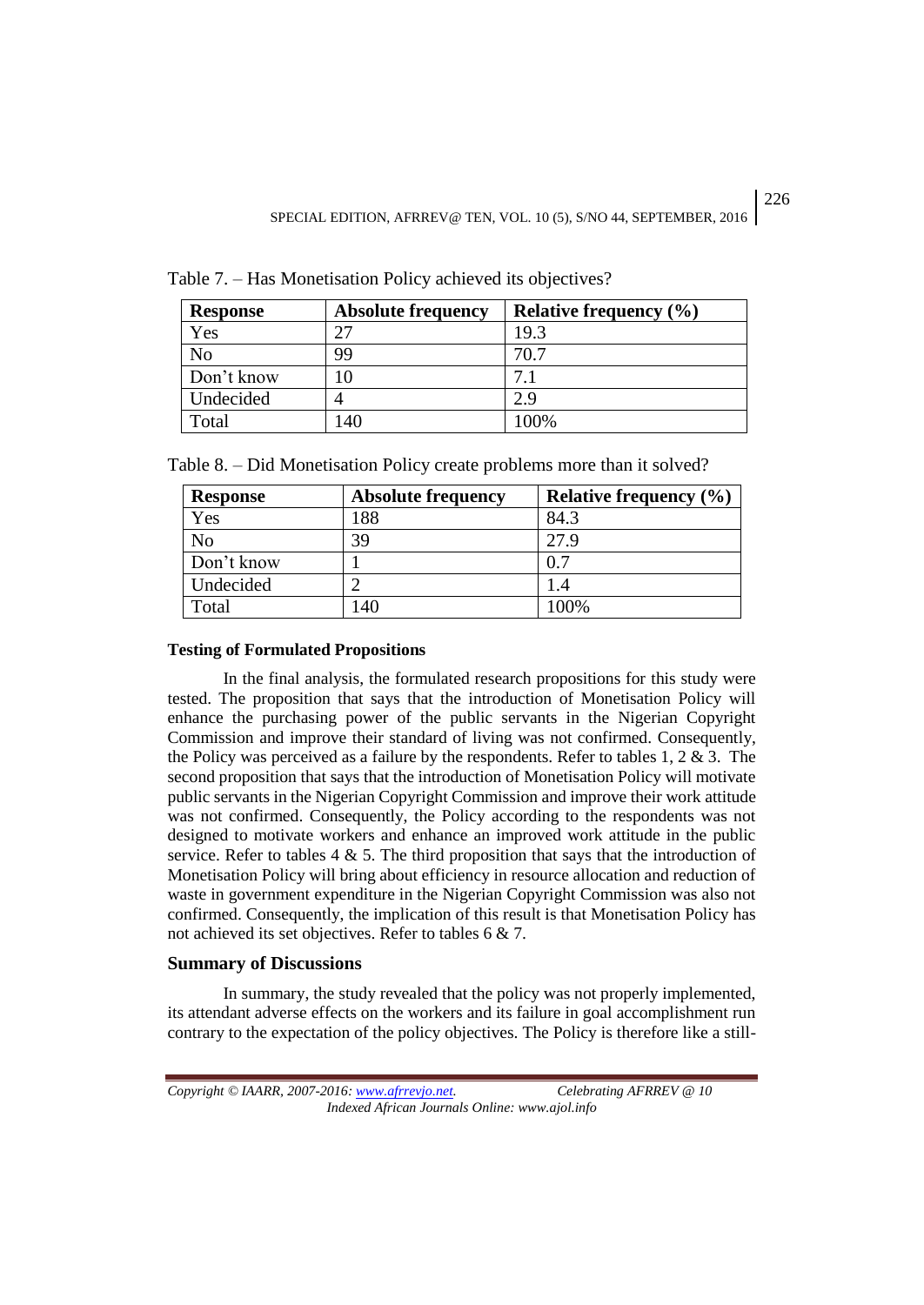birth that needs to be reconceived and the policy demands immediate review by the government, to enable it address the governance problems it was formulated to address most especially the reduction of waste in government expenditure and workers' performance.

# **Conclusion and Recommendations**

The findings of this study revealed that the Monetisation Policy was not properly implemented; therefore, the intended objectives as set out in the policy document have not been achieved both on the side of the government and the target population, i.e. the public servants as represented by the staff of Nigerian Copyright Commission in this study. Consequently, the researcher proffers the following suggestions capable of making the policy to attain its established goals and objectives as inferred from the findings in the study. These include:

- i. The Policy was designed to ameliorate the problems faced by the public servants and not otherwise, consequently, it is recommended that the policy be reviewed to address the problems. For instance, the payments of workers' benefits should be paid at once at the beginning of the year as against the present mode of payment of spreading through the twelve calendar months. This will go a long way to assist the workers in proper planning.
- ii. There is need for government to call a meeting of stakeholders on the Monetisation Policy, in which various labour unions should be in attendance. This meeting is necessary for the fine-tuning of the Policy and to revisit aspects of the Policy that were not properly articulated which is causing apprehension for the public servants.
- iii. It was revealed in the study that the implementation of the policy resulted to sacking of some categories of workers. The human cost of the Policy should therefore be revisited. Retrenchment of workers as informed by the Policy is at variance with the policy of government on poverty eradication. This should therefore be reviewed.
- iv. Government should be sincerer in the implementation of the Policy. Consequently, all monies realized or saved from the Policy implementation should be used judiciously to alleviate poverty as against embezzlement and huge corruption as reported on the sales of government residential houses.
- v. Government should establish a monitoring and evaluation agency/committee that will look into the implementation of the Policy and give appropriate feedback to government and proffer corrective measures on how best the Policy will achieve its objectives.
- vi. Government should look inwardly and come up with alternative policies in this direction knowing fully that no single policy will be enough to bring about high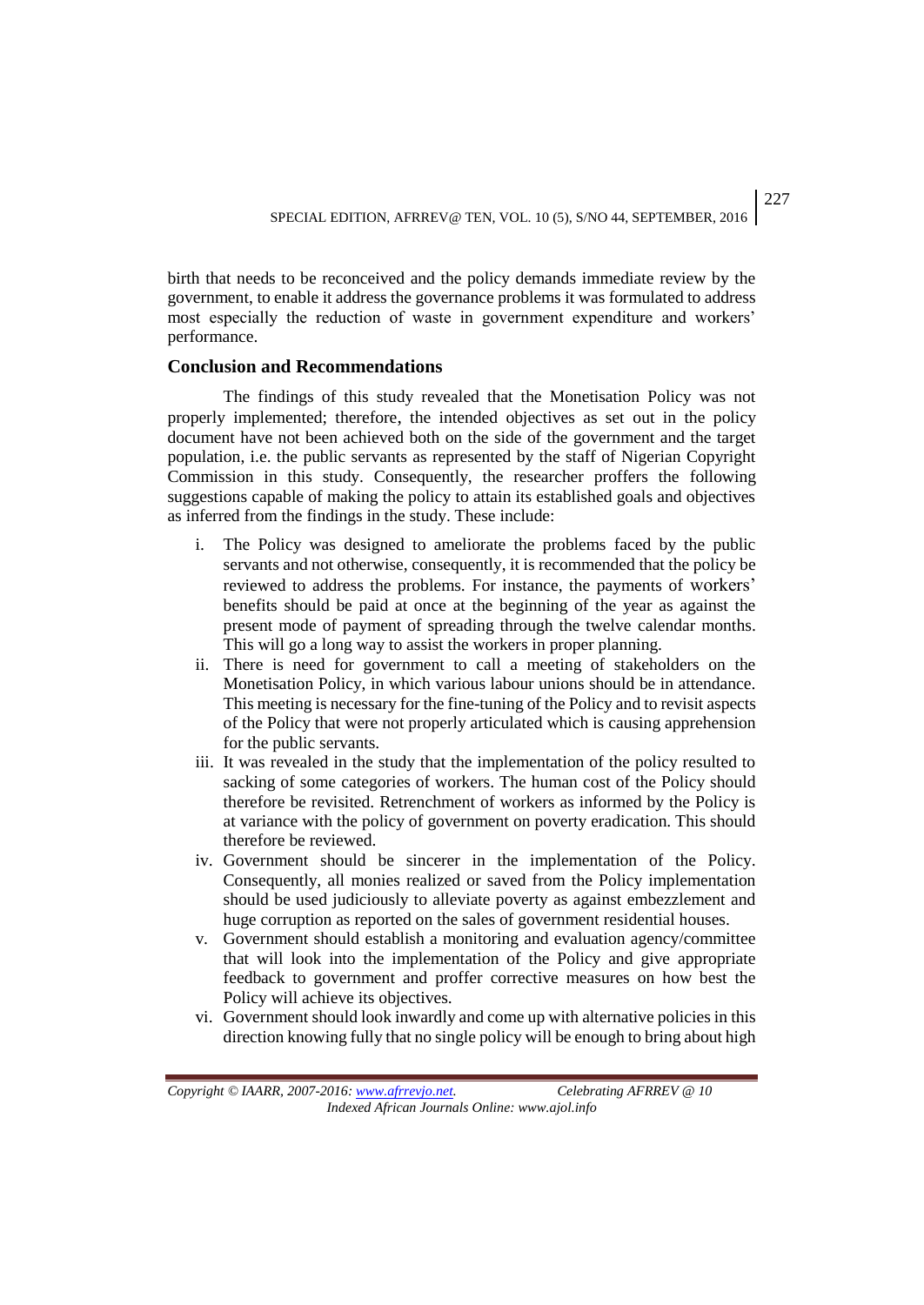productivity drive of manpower in any institution. There is therefore a need for multi-dimensional and multi-motivational approach to ginger high productivity.

#### **References**

- Agba, M.S. (2006). The monetisation policy of federal government of Nigeria and its implication. *An African Journal of Philosophy*, 8 (2) 77-83
- Anderson, J.E. (2003). *Public policymaking: An introduction*. Boston: Houghton Mifflin Company
- Ayapere, P. (2015). The effect of monetisation on federal civil servants in Nigeria. *Public Policy and Administration Research*, 5(1)103-135
- Caiden, G.E (1994) Administrative reform: American style. *Public Admin Review, 54*. (2), 123-128
- Chandler, R.C. & Plano, J.C (1988). *The public administration dictionary.* England: ABC-CLIO
- Chapman, R.A. & Greenway, J.E. (1980). *The Dynamics of Administrative Reforms*. Kent, UK: Croom Helm Ltd.
- Charles-Owaba, O.E. (2004). The role of Nigerian public sector reforms in enhancing productivity for national development. *A paper presented at National Symposium, 2004 National Productivity Day*.
- Edward, B. (1991). *Ethics and public policy*. Arlington, Va.: Teaching Co
- Egonmwam, J.A. (1984). *Public policy analysis: concept and application*. Benin City, M.O. Aka and Brothers Press.
- Federal Government Circular (2003). Application of the monetization scheme in the federal civil service of Nigeria. *National Salaries and Wages Commission*

 *(Nov., 27 2003).*

- Federal Ministry of Information and National Orientation (2003). *Quarterly Publication, vol. 1, June, 2003*
- Hahn, B.L. (1970). Introduction to administrative reforms in Asia. *Eastern Regional Org. for Public Admin, Diliman, Philippines*
- Inegbenebor, A.U. (2006). Elements of service operations. In Inegbenebor, A.U. (Ed.) *The fundamentals of entrepreneurship.* Lagos: Malthouse Press.